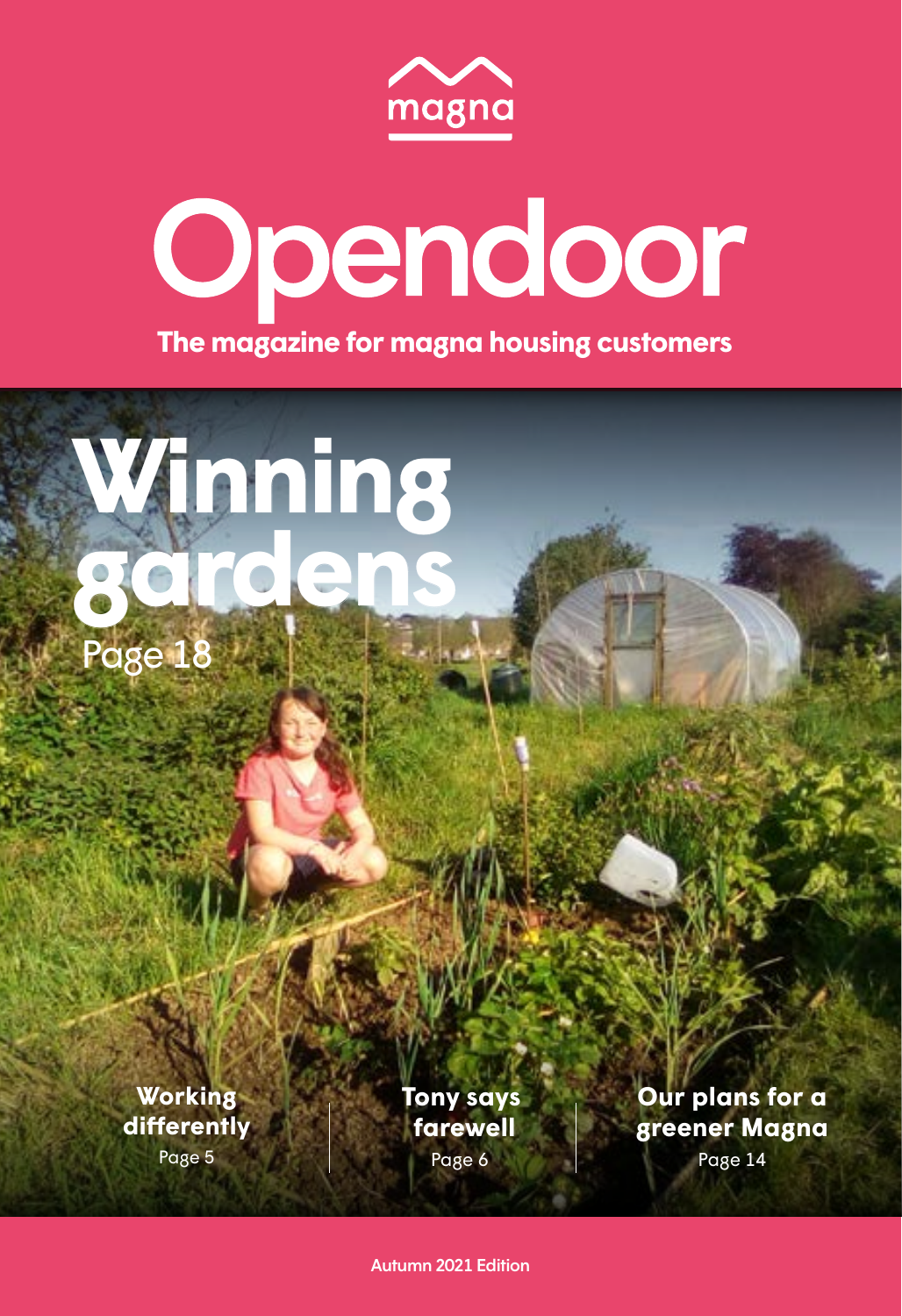# **Welcome**

Autumn is here and we've got lots to share with you.

I can't believe I'm writing the autumn Opendoor already - where has the time gone? I hope you all had a lovely summer, making the most of the weather and being able to finally meet up with friends and family.

Some of you certainly spent a lot of time in your gardens this year. We had lots of entries for our annual garden competition and our judges really enjoyed their virtual tours. Take a look at [pages 18 and 19 f](#page-9-0)or the winners.

Talking of green things, on [pages 14 and 15](#page-7-0) we start to talk about our environmental ambitions and our new sustainabilty plans. We'll be asking you to get involved with this in the coming months.

Many of you reading this have probably met or know of our housing director, Tony Murray. He's been with us for many years and has always enjoyed getting out into the community, taking part in neighbourhood inspections, judging competitions and most importantly, talking to our customers. He has decided now is the right time for him to retire and wanted to say goodbye to everyone he has met over the years. His farewell message

### **General enquiries**

[contactus@magna.org.uk](mailto:contactus%40magna.org.uk?subject=)

#### **Postal address**

Everdene House, Railway Triangle Industrial Estate, Poundbury Road Dorchester DT1 2PJ

O

 $\boldsymbol{\Omega}$ 

 $\mathbf{m}$ 

#### **Online** [magna.org.uk](http://www.magna.org.uk)

is on [page 6](#page-3-0) and we'll certainly miss him at #TeamMagna.

Getting out into the community is really important to us. In this edition, we share news about a recent school event we took part in [\(page 22 and 23\)](#page-11-0) and Selina, our chief executive, met up with some local National Trust colleagues to offer our support for a new forest school (see opposite). We'll also be working in our communities more rather than in offices - you can find out about our new ways of working on [page 5](#page-2-0).

Finally, each year we review our performance and publish an annual financial statement so you can check how well we're providing our services. If you're interested in reading this, the report for April 2020 to March 2021 will be available on our wesbite this month: [magna.org.uk/money-matters/facts-and](https://www.magna.org.uk/money-matters/facts-and-figures/latest-annual-report-and-financial-statements)[figures/latest-annual-report-and-financial](https://www.magna.org.uk/money-matters/facts-and-figures/latest-annual-report-and-financial-statements)[statements](https://www.magna.org.uk/money-matters/facts-and-figures/latest-annual-report-and-financial-statements)

As always, if you have any feedback or suggestions for future articles, please get in touch.



### Get in touch Can we email you?

We'd like to contact you by email rather than letters in the post. It means we can get information to you quicker and it's better for the environment. Email us with your name and home address to update your contact details:

[contactus@magna.org.uk](mailto:contactus%40magna.org.uk?subject=)





# **Investing in our local community**

As part of our commitment to invest in the work of local communities, we have donated materials to support the opening of the new Fontmell Down Forest School.

Responding to a call for help, we saw an opportunity to make a difference for local people and quickly committed to supporting this work. As a local employer and housing provider, we're keen to support this type of opportunity for young people to learn and develop in a safe and inspirational environment.

Our chief executive, Selina White, said: "We know how important the health benefits for children are of spending time outdoors in woodland areas, and especially so with the restrictions on social interaction we've experienced in the last 15 months or so. This is why we're excited to be supporting the work of the National Trust to help children in our communities enjoy new experiences and adventures.

"For us, this isn't just about donating items to get the school up and running. We want to

get more involved and see this as an opportunity to really make a difference and be part of something which will have a positive impact on many local children. This fits so well with our ambitions around the environment, wellbeing, and community development and we're really proud to play a part in this wonderful initiative as it opens up."

Clive Whitbourn, North Dorset Area Ranger for the National Trust, added: "The generous donations from Magna for combination locks, tarps and cooking kit have been essential for getting the Forest School up and running this year and will really help to make a positive difference to local children both now and in the future, which is just brilliant and so needed. Thank you".

Want to read the latest news from Magna? Visit: [magna.org.uk/news](http://www.magna.org.uk/news)

Find out more about Forest Schools here: [forestschoolassociation.org/what-is-forest](https://forestschoolassociation.org/what-is-forest-school/)[school/](https://forestschoolassociation.org/what-is-forest-school/)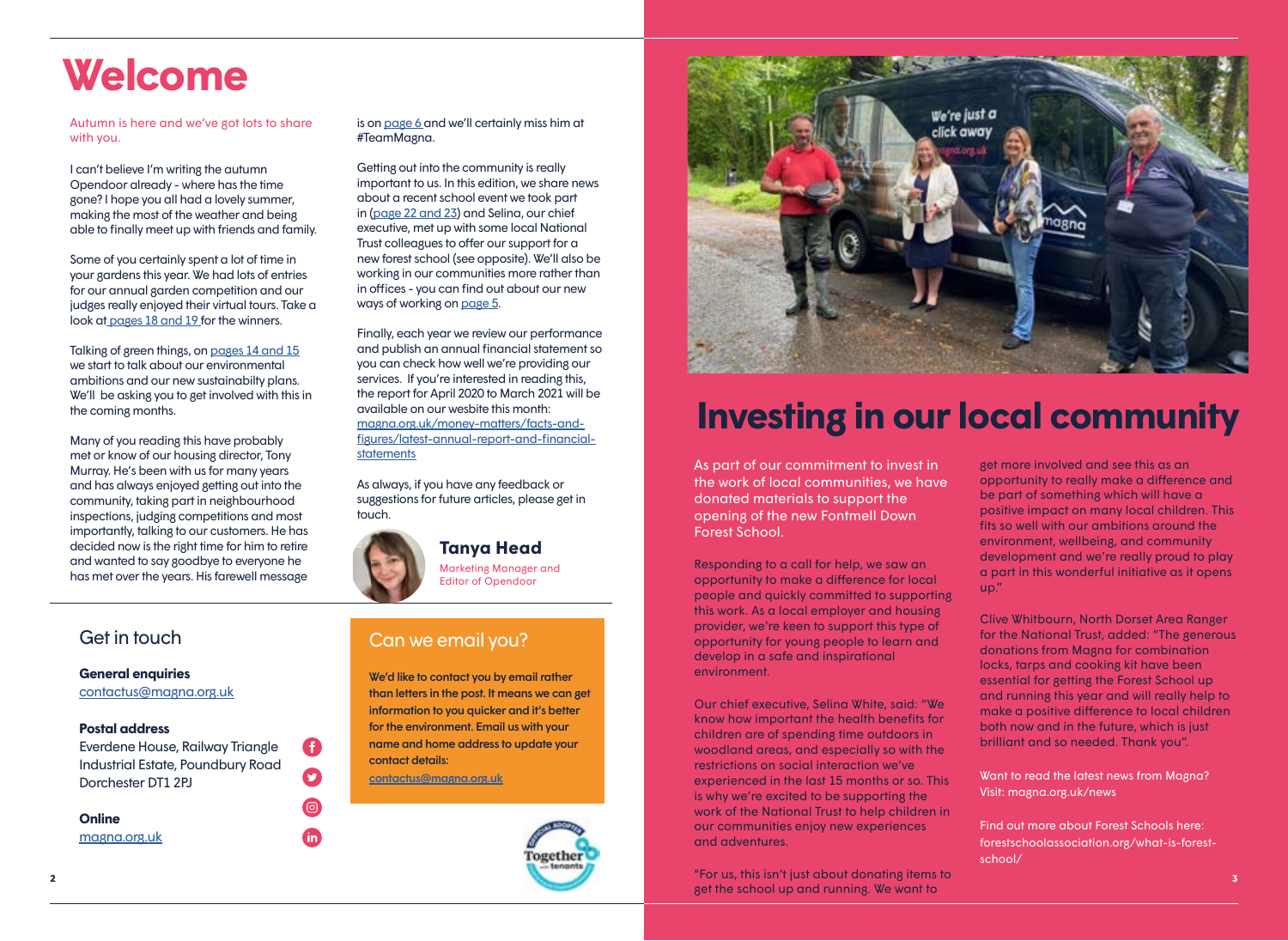<span id="page-2-0"></span>

## **Magna's new [digital home helps](http://www.magna.org.uk/digital-doorway)  you manage yours**

At Magna, we know how precious your time is. So, we've been busy developing our website so you can access Magna customer services from anywhere at any time, making your life a little simpler.

# Working differently

We've all had to do things a bit differently over the past 18 months, and here at Magna we're also changing the way we work.

We've spent some time over the past month updating our website. There's more information to help answer lots of your queries, so take a look at our FAQ section:

#### [magna.org.uk/faqs](http://www.magna.org.uk/faqs).

We've also put together some short videos to show you how to do some simple tasks around your home and we'll be adding to these over the coming months.

It's much easier to contact us now too, so for anything non-urgent you can email us at contactus@magna.org.uk and we'll get back to you within two working days. Our contact centre team are also on hand to take your urgent call whenever you need us.

Our offices remain closed to customers, but our teams are still out and about in the community, so if you have

any specific needs, you can talk to your housing officer.

We are currently working through the repairs we didn't get to because of COVID. However, if you have already been in touch with us, don't worry, we haven't forgotten you and we will be in touch when we are ready to book you in.

You can also take a look on our website to see what services are back up and running:

### [magna.org.uk/coronavirus](http://www.magna.org.uk/coronavirus-covid-19)[covid-19.](http://www.magna.org.uk/coronavirus-covid-19)

Finally, if you have any feedback or suggestions about how we can continue to improve our website, we've got a comments, compliments and suggestions form online that you can use to submit your ideas:

[magna.org.uk/contact-us/](http://www.magna.org.uk/contact-us/comments-compliments-and-suggestions) [comments-compliments-and](http://www.magna.org.uk/contact-us/comments-compliments-and-suggestions)[suggestions](http://www.magna.org.uk/contact-us/comments-compliments-and-suggestions)



**<sup>4</sup> magna.org.uk/digital-doorway** Visit our website to find out more

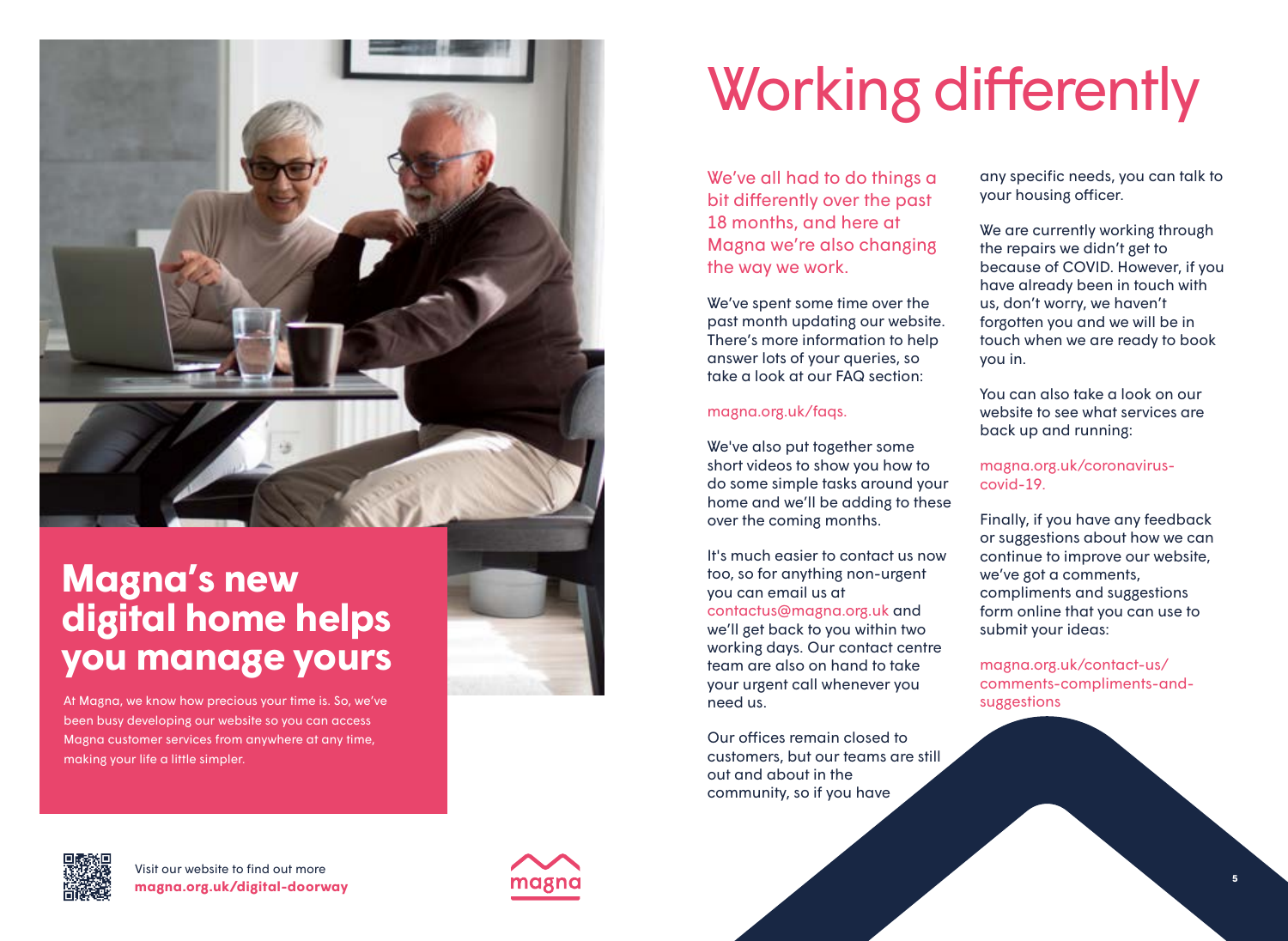<span id="page-3-0"></span>

# Tony Murray says farewell

At the end of August we wished Tony a fond farewell as he began his well-deserved retirement. As he's known by so many, Tony wanted to share a few words:

I have decided it's time for me to retire after 39 years of working in housing in London, the Thames Valley and, for the last 19 years, with Magna Housing in Somerset and Dorset.

It's been a difficult decision because I have really enjoyed my time at Magna, and in particular, working with colleagues and customers to both improve and develop the services we provide for you as customers.

I am very proud of the positive changes we have made both to homes and services and the difference we make to the communities we work with throughout Somerset and Dorset. I'm leaving Magna at a very exciting time where we have clear plans in place to further develop our services to improve the customer experience for all of our customers.

I am going to enjoy my retirement by pursuing my other interests which include walking and nature conservation. I will still be living in Somerset and I will follow Magna's future progress with interest. I may even bump into you in Exmoor or the Dorset coast!

Best Wishes, Tony Housing Director

I know that many of you have known Tony for a long time and will be, like us, sad to see him go. I am sure that you will join me in wishing him well for the future, and we all hope he has a long and happy retirement.

We will all miss Tony and we'd also like to thank him for his years of service to Magna and our customers, as well as his ongoing commitment to the wider housing issues in the local area.



**7**



Selina White Chief Executive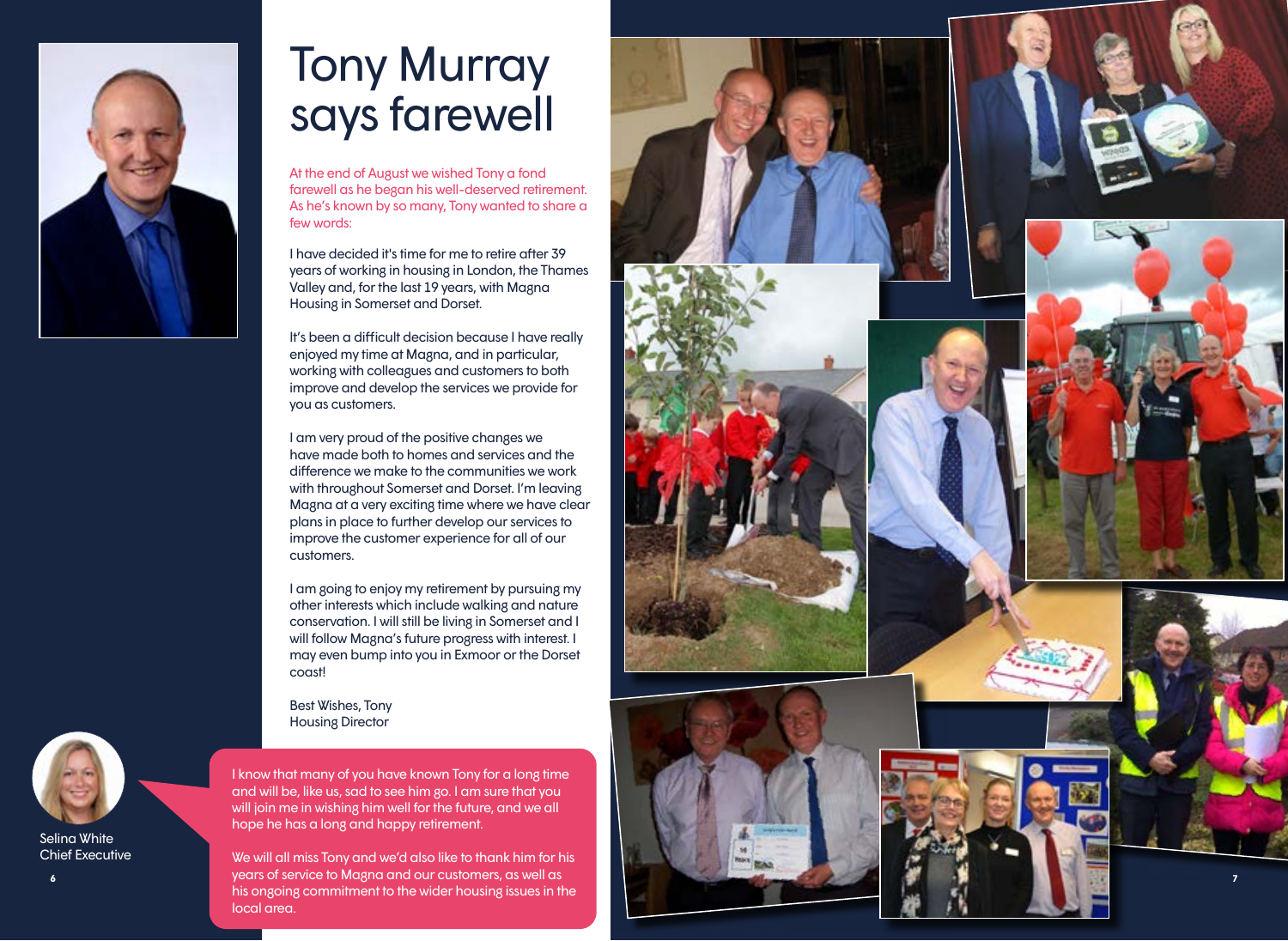

# **Universal Credit**

### What it is and what you need to know about the £20 weekly increase ending on 1st October 2021

### **What is it?**

Universal Credit is replacing legacy benefits, which are housing benefit, income-related employment and support allowance (ESA), incomerelated jobseeker's allowance (JSA), child tax credit, working tax credit and income support. If you've claimed legacy benefits before, you may stay on them depending on the award and your circumstances.

Universal Credit works differently from these older benefits in that it's combined to make one single payment every month to those who claim it. You can claim as a single person or as a couple, where one payment will be paid between the two of you.

If you're eligible, it can also include elements for your housing costs, children, childcare costs, if you're disabled of have a health condition or care for a disabled person or child.

In most cases, the whole payment will be made directly to you but in some circumstances, your housing costs can be paid directly to your landlord through what's called an alternative payment arrangement (APA).

You can normally get Universal Credit if you're unemployed, or if you're working or self-employed on a low income. How much you get will depend on what you earn and your payments will reduce as you earn more.

New claims can take around five weeks to process but you can apply for an advance if you need help to pay your bills and cover living costs while you wait for your first payment. The advance is then normally paid back by small deductions from future payments spread over 12 or 24 months.

### **What you need to know**

If you're currently claiming or have made a new claim since last year you'll probably be receiving the £20 a week increase that the government introduced in April 2020 to help deal with the effects of Covid-19. This increase will be phased out from 1st October 2021. You may receive information about this reduction before October to advise you of a change in your payments.

### **What does this mean?**

This means that a standard allowance for a single person under 25 will see their monthly payments go down from the current rate of £344.00 to £257.33.

Over 25's will go from £411.51 to £324.84.

Couples under 25 will go from £490.60 to £403.93.

Couples over 25 will go from £596.58 to £509.91.

The increase was only added to standard allowances - other elements of your Universal Credit will not be affected.

We know this may be a worry if you're currently claiming Universal Credit. Our money matters team can help you with any queries you might have, whether you're worried about the changes to your income in the future, or struggling with your money now.

Visit our website for more information about our money matters service:

[magna.org.uk/money-matters/money](http://www.magna.org.uk/money-matters/money-benefits/money-matters-service)[benefits/money-matters-service](http://www.magna.org.uk/money-matters/money-benefits/money-matters-service)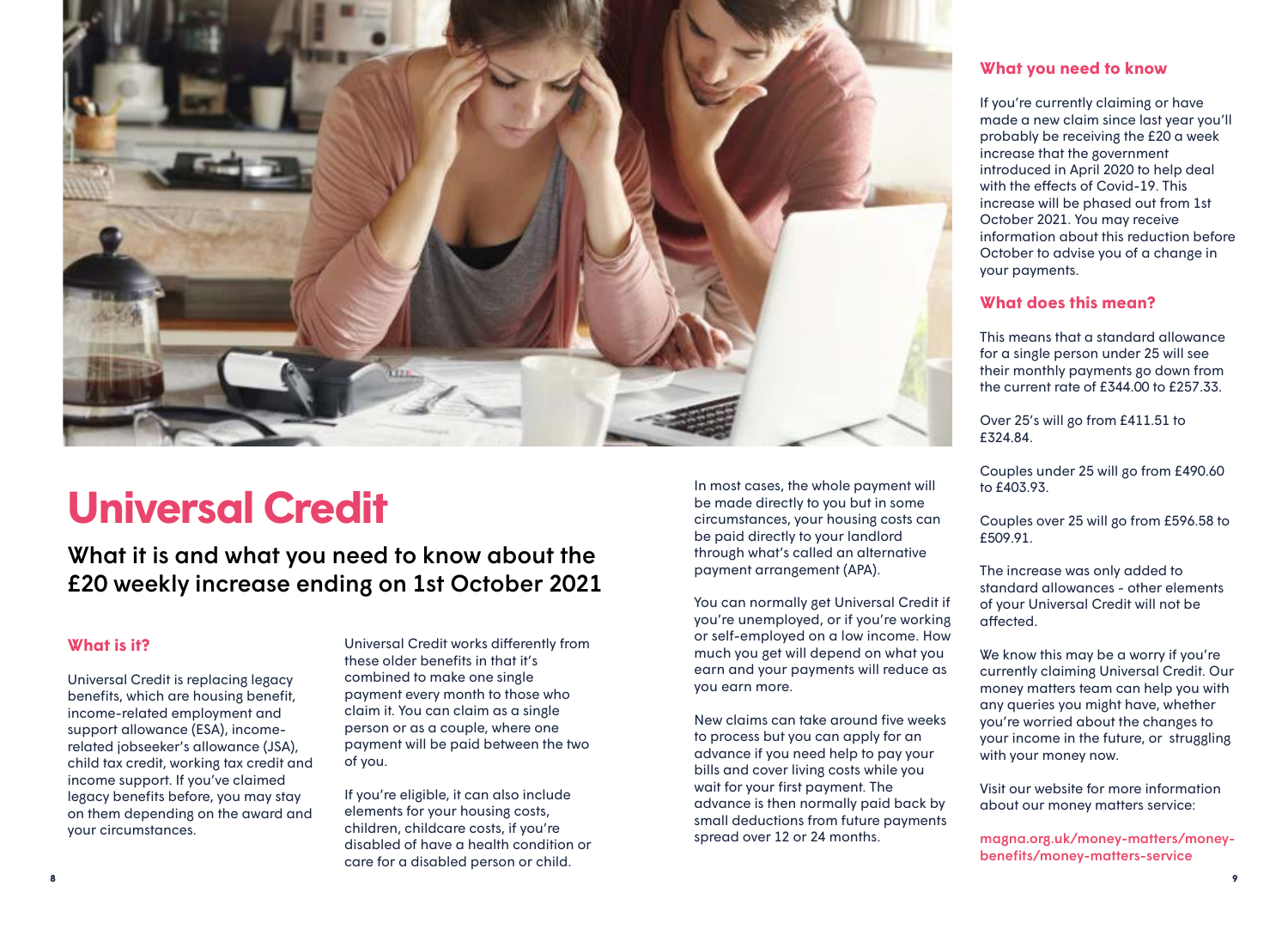# **Want to get involved with us?**

Our online customers and mystery shoppers recently helped us to review our electric, gas and oil safety standards.

Following their feedback, we will:

- review the wording of the letters to make sure the aspects about Magna taking legal action are clear
- make various wording and grammar amendments as per customer suggestions
- include offering support to those experiencing fuel poverty.

Involving our customers in what we do is really important to us - we want to work with you to create great homes together.

If you'd like to get involved with us, there's lots of ways you can do this. Check out our website for more information:

[magna.org.uk/community/get-involved](http://www.magna.org.uk/community/get-involved-at-magna)[at-magna](http://www.magna.org.uk/community/get-involved-at-magna)



## **Do you have a community project that needs funding?**

We want to work with people in our communities to create great places where people choose to live. And we know that sometimes local groups or communities need a little extra support to help really make a difference.

We recently launched a new community development fund that people in our communities can bid for. This fund is designed to help communities develop and to help projects and programmes that align with what we stand for.

Specifically, we're able to support local not-for-profit organisations, charities, groups, or communities with activities and programmes that have the potential to benefit our customers and/or the communities in areas where we have homes.

We've put together some guidance on our website, with an application form, so why not take a look and see if we can make a difference to your community, together.

[magna.org.uk/community/](http://www.magna.org.uk/community/community-services/community-development-fund) [community-services/community](http://www.magna.org.uk/community/community-services/community-development-fund)[development-fund](http://www.magna.org.uk/community/community-services/community-development-fund)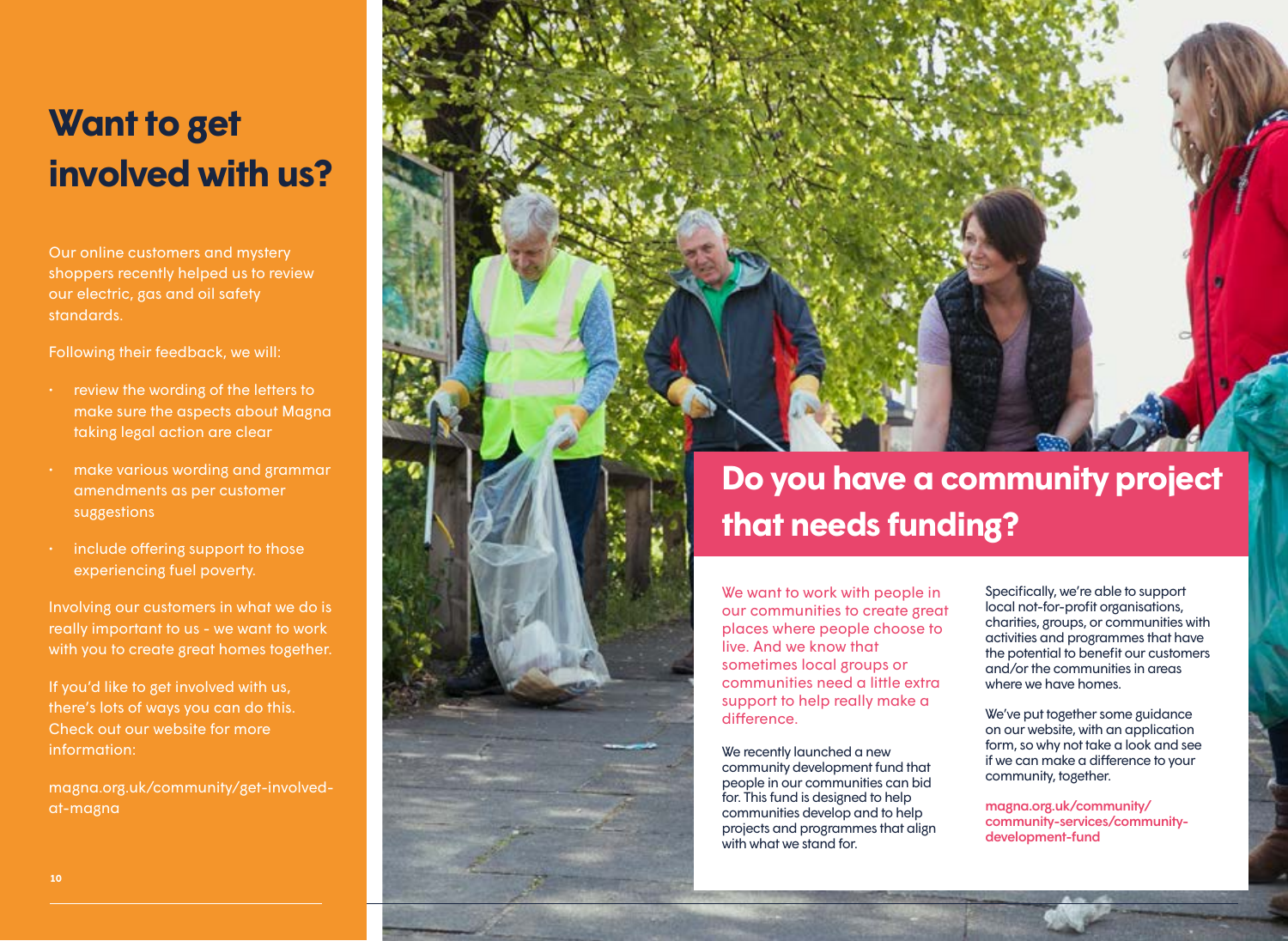# Our new threeyear strategy puts customers at the heart of what we do.

We want to make sure that everyone who lives in our homes has a great experience; this means feeling safe, comfortable and satisfied with our services.

So we'll be looking at creative and engaging ways to do this. One key area we are developing is around how we listen to and act on the suggestions from you, our customers.

There are lots of ways you can get involved and help us shape our services – from answering a simple survey to being part of our more involved customer groups who look at specific projects. We know we don't have all the answers, and that people who experience our services have much more of an idea about what it feels like, what is working and what we should do more of.

We're starting to build on the great work we have already done to involve people and we'll be asking you more about what works for you, how you want to be involved and how we

can make it inclusive and work for anyone who wants to take part.

Through effective involvement we'll make sure that you feel listened to and we'll make service and investment decisions based on your feedback. As well as supporting our colleagues to make sure they have the right skills and attitude to effectively involve people in our work, we'll also offer you training and development opportunities. This could be digital support, confidence building, coaching, buddying up or whatever is needed to enable you to provide feedback.

So look out for ways to be involved with our work over the coming months and keep checking our website for more information:

### [magna.org.uk/community/get](http://www.magna.org.uk/community/get-involved-at-magna)[involved-at-magna](http://www.magna.org.uk/community/get-involved-at-magna)

If you want to find out more about our strategic approach to customer experience, then take a look at our three year strategy:

[strategy.magna.org.uk/our-strategic](http://strategy.magna.org.uk/our-strategic-priorities/customer-experience)[priorities/customer-experience](http://strategy.magna.org.uk/our-strategic-priorities/customer-experience)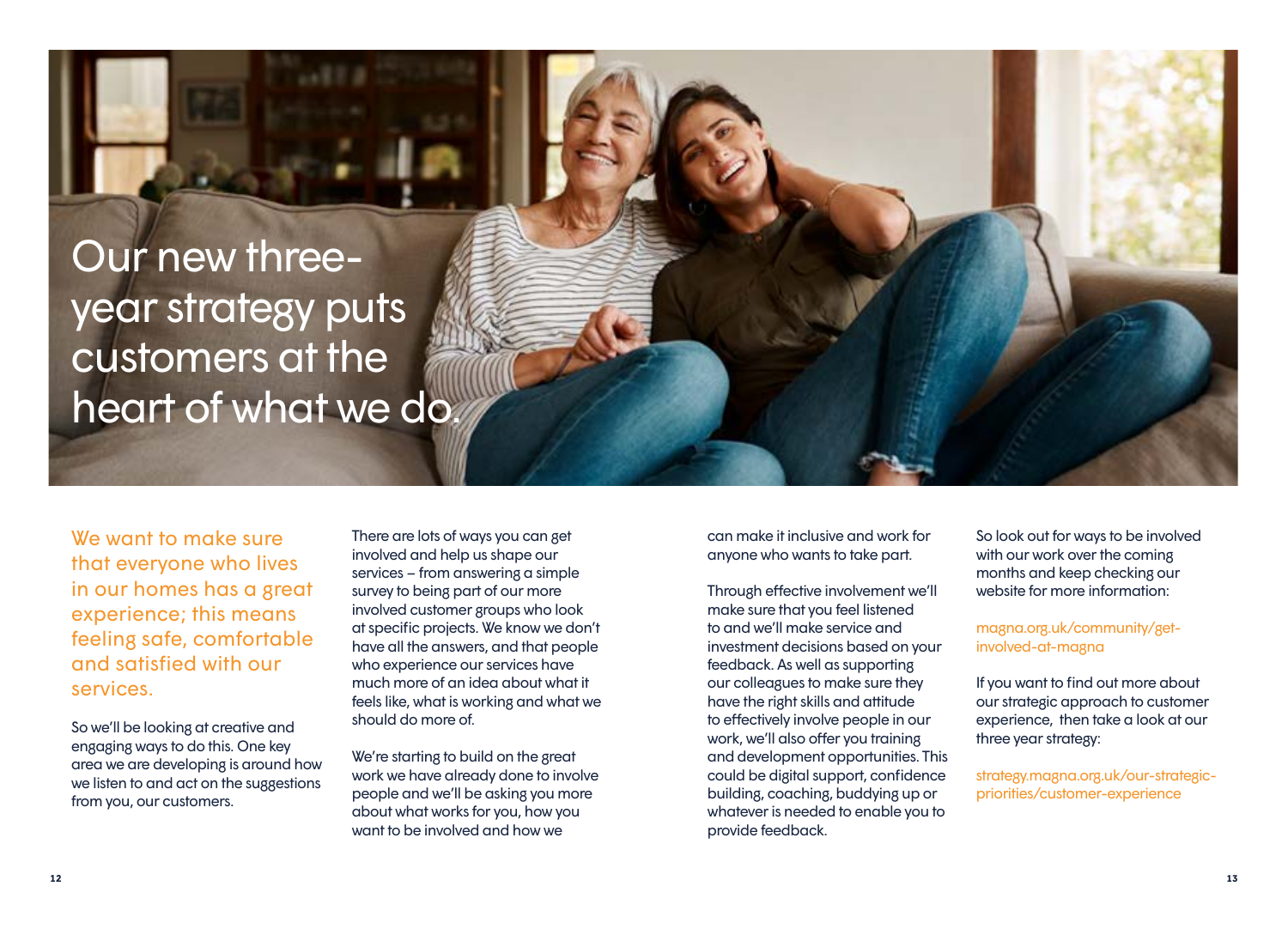<span id="page-7-0"></span>

# becoming more sustainable

With the UK hosting the Global Climate Summit in a few months, it seems the right time for us to share our environmental ambitions.

In the last few months, we have appointed Paul Read as Director of Sustainability and Jason Hawkes as Energy Officer. They are starting the process of writing our long-term sustainability strategy and looking at future investment levels to enable us to get all of our homes to net zero carbon levels by 2050. This means that, although our homes will still be using energy, we will aim to minimise the energy required to such an extent that the grid can meet the demand with minimal emissions that can be offset by schemes such as tree planting.

This is not going be an overnight job. In the south west alone, there are over 150,000 housing association homes and the supply chain for contractors and materials to carry out these works are simply not in place. We're working across the sector to rectify this; working with partners in industry, education and other housing associations to make sure we are able to achieve our aspirations.

But the environment goes beyond carbon emissions from our homes, offices and vehicles. We want to look at issues like communal food-growing spaces, rewilding and biodiversity, community energy clubs and all manner of other things.

During July, we marked #NetZeroWeek by beginning to engage with our colleagues, asking their opinions on

environmental matters, what extra training and resources they need to be able to help customers live more sustainably and affordably and whether they thought their own job roles could be 'greened'. The response was really positive and encouraging and has given us a great launch platform.

It's now time to start having that conversation with you, our customers, to find out what you think and what you need. We'll be asking for feedback and ideas over the coming months and will be putting sustainability articles in Opendoor on a regular basis.

As we said, we can't solve this alone or overnight, and we'll only get one shot to get it right - so it's really important that we take everyone with us on the zero carbon and sustainability journey.

You can find out more about our strategies here: [strategy.magna.org.uk/](http://strategy.magna.org.uk/) 

# **Residents' Design Conference**

Are you interested in shaping our future homes? Or making our current ones more green?

Our annual design conference on 21 October will be focusing on biodiversity, climate change and wider enviromental issues both for our new and current homes.

If you're interested in joining up with other housing association customers from around the south west to help consider these important issues, please email Neil Bliss, Customer and Community Involvement Officer, for more information: [engage@magna.org.uk](mailto:engage%40magna.org.uk?subject=)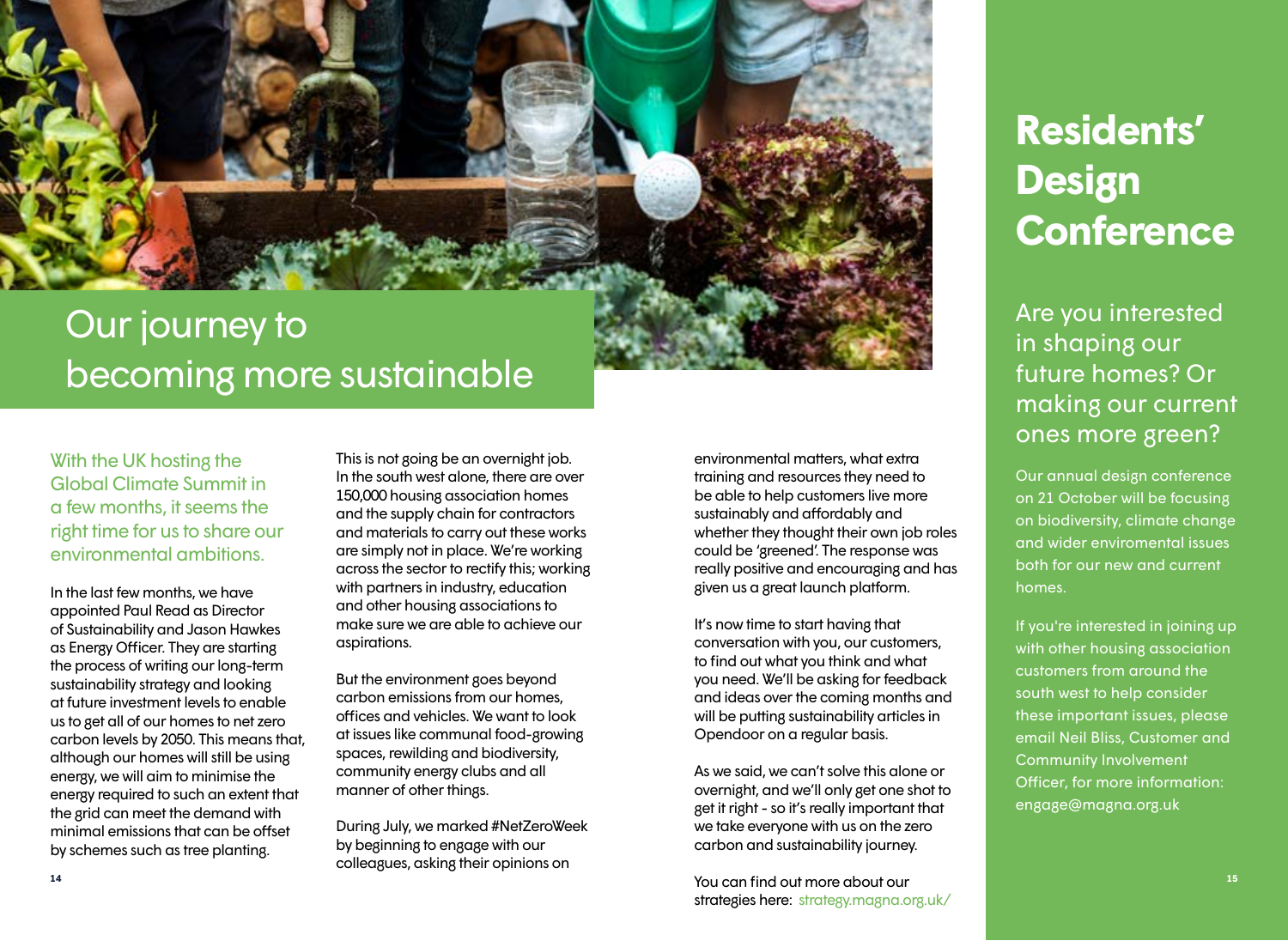

# Attracting bees and butterflies

This lovely garden belongs to Bee and Edward Everson. They have planted it to attract bees and butterflies, which is a great idea for the environment.

Bee said: "We thought that having two lovely green lawns was quite a treat, but then we heard that the bees needed some help, along with all the other lovely insects, so we thought we'd add some wild flower areas.

"We are grateful that Magna gave us permission to do this. We get so much pleasure watching these wild flowers grow, along with 21 sun flowers!

"If anyone else has a small plot they could dedicate to wildlife I promise you won't be disappointed."

We're delighted to see Bee and Edward encouraging wildlife and helping the environment where they live. If you're doing something similar, why not share it with us too?

To apply for permission to make an improvement or alteration to your home or garden, visit: [magna.org.uk/your-home/](https://www.magna.org.uk/your-home/maintenance-and-modifications/getting-permission-to-make-an-improvement-or-alteration-1) [maintenance-and-modifications/](https://www.magna.org.uk/your-home/maintenance-and-modifications/getting-permission-to-make-an-improvement-or-alteration-1)

### [getting-permission-to-make-an](https://www.magna.org.uk/your-home/maintenance-and-modifications/getting-permission-to-make-an-improvement-or-alteration-1)[improvement-or-alteration-1](https://www.magna.org.uk/your-home/maintenance-and-modifications/getting-permission-to-make-an-improvement-or-alteration-1)

# **Flooding** Top tips to help prevent your home from flooding

High rainfall, especially over a short period of time, can cause flooding. We can never predict what weather we are going to have, however, you can help reduce the impact the weather has on your home.

Here are a few simple checks which you can do to prevent flooding in your home, especially if you live in an area that is susceptible to flooding:

### Check your gutters.

If you have a blocked gutter or downpipe please go to our contact us page on the website and we can arrange for an operative to come out and clear the issue:

[magna.org.uk/contact-us](http://www.magna.org.uk/contact-us )

### Check your drains and gullies.

Check if they are blocked or covered with leaves or dirt. If you live near trees or have lots of vegetation in your garden, please keep on checking your drain covers and clear leaves and dirt that may get there.

### Check the road drains or gullies.

If you notice that the road drain is blocked or starting to get blocked, please report this to the local council. This is their responsibility to clear and the earlier this is picked up the less likely it is that flooding will happen.

### Dorset:

[www.dorsetcouncil.gov.uk/roads-high](http://www.dorsetcouncil.gov.uk/roads-highways-maintenance/maintenance/drainage-and-manhole-covers)[ways-maintenance/maintenance/](http://www.dorsetcouncil.gov.uk/roads-highways-maintenance/maintenance/drainage-and-manhole-covers) [drainage-and-manhole-covers](http://www.dorsetcouncil.gov.uk/roads-highways-maintenance/maintenance/drainage-and-manhole-covers)

### Somerset:

[www.somerset.gov.uk/roads-and](http://www.somerset.gov.uk/roads-and-transport/report-a-blocked-drain-on-the-road/)[transport/report-a-blocked-drain-on](http://www.somerset.gov.uk/roads-and-transport/report-a-blocked-drain-on-the-road/)[the-road/](http://www.somerset.gov.uk/roads-and-transport/report-a-blocked-drain-on-the-road/)

### Devon:

[www.devon.gov.uk/roadsandtrans](http://www.devon.gov.uk/roadsandtransport/maintaining-roads/managing-the-network/flooding-and-drainage/)[port/maintaining-roads/manag](http://www.devon.gov.uk/roadsandtransport/maintaining-roads/managing-the-network/flooding-and-drainage/)[ing-the-network/flooding-and-drain](http://www.devon.gov.uk/roadsandtransport/maintaining-roads/managing-the-network/flooding-and-drainage/)[age/](http://www.devon.gov.uk/roadsandtransport/maintaining-roads/managing-the-network/flooding-and-drainage/)

If you have been hit with a severe flood, please call us on 0800 358 6025 straight away.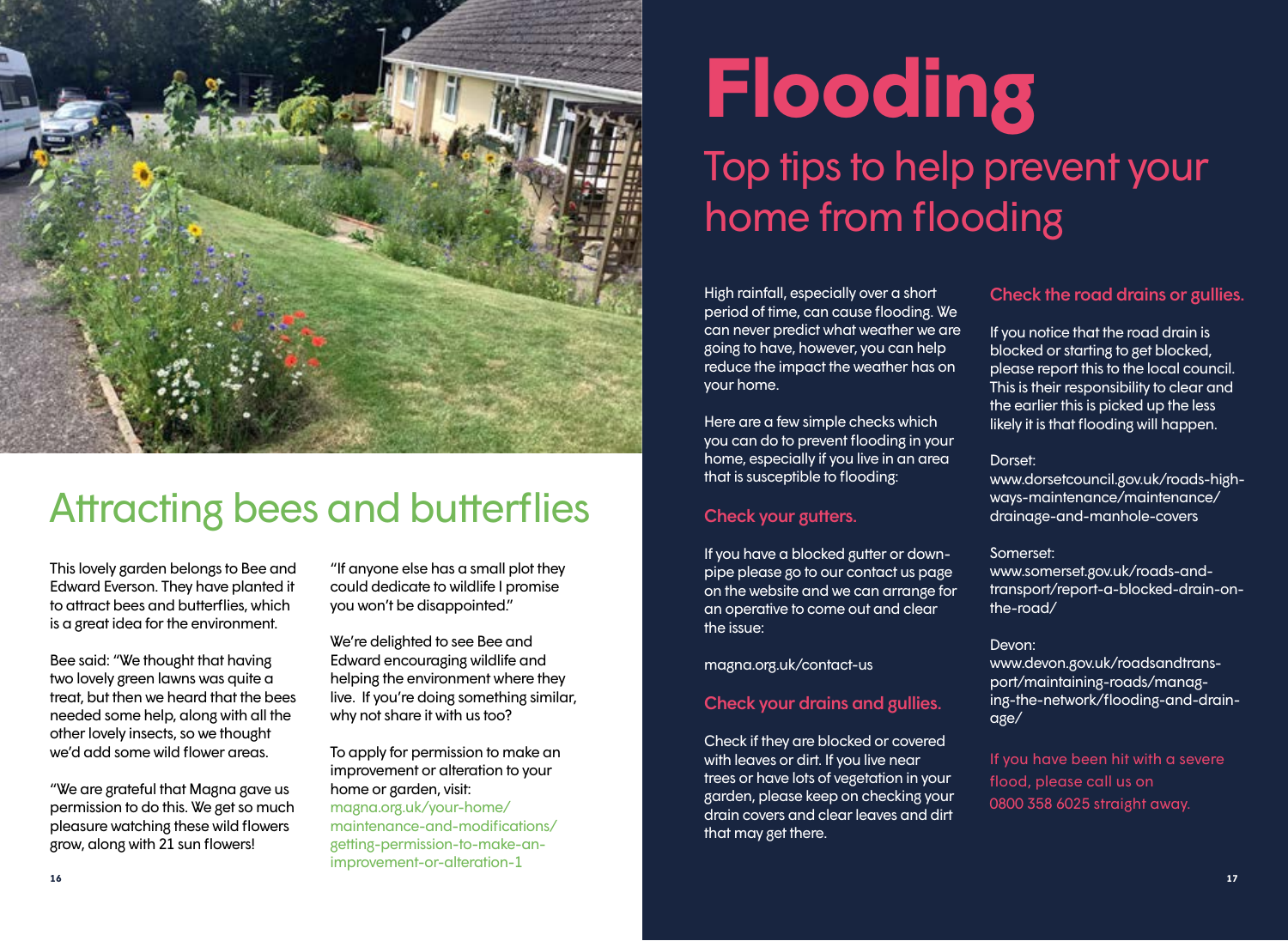# <span id="page-9-0"></span>Winning gardens

Our customers love their gardens and were keen to show them off in our annual garden competition!

Following a successful virtual garden competition last year, we decided to run it virtually again this year and we were delighted with the fantastic standard of entries we received.

We asked entrants to show us around their gardens using whatever video calling platforms they were comfortable with. With over 30 entries across six categories, our judges were virtually walked around our customers' gardens in Somerset and Dorset.

Amanda Taylor, complaints officer at Magna, helped to organise the competition and was one of the judges. She said: "It was great to see our customers' ideas and designs and particularly lovely to see how many gardens had a 'cottage garden' feel to them. I've even taken some ideas away to do in my own garden!"

Our other two judges were Henry Powell and Nick Brown from our grounds maintenance team. Henry said "It was a pleasure to take part in the gardening competition. I found it very interesting to see the different ideas people had with their gardens, I was most impressed with the smaller gardens and how the space they had was so well used".

Nick added: "As a member of grounds maintenance I normally just see the open communal areas, but it was a privilege to be asked to help judge the garden competition. The standard and variety was amazing, and it was lovely to see the pride customers take in their gardens."

After much deliberation, our judges came to their decisions and winners were agreed:

#### Patios and containers:

1st place: Fred Dale, Alcombe Joint 2nd place: Ron Edwards, Alcombe & Inez Wood, Porlock 3rd place: Paul Pearson, Minehead

**Dorchester** 

Alcombe

Sherborne

Dorchester & Jake Hawker,

#### Wildlife:

1st place: Helen Chant, Beaminster 2nd place: Terri Payne, Brushford

#### Small garden:

1st place: Gillian Hurley, Minehead 2nd place: Debbie McCarthy, Lyme Regis 3rd place: Dutch de Vries, Stogursey

#### Large garden: 1st place: James & Natasha McDonald,

2nd place: Linda Sharpe, Clatworthy 3rd place: Amanda Seacombe,

Childrens':

1st place: Sophie Newton, Bridport 2nd place: Aurelia Pettegree, Shaftesbury Joint 3rd place: Alba & Lincoln McDonald,

#### Fruit & Veg:

1st place: Cathleen Dyer, Sherborne 2nd place: Katie Hawker, Sherborne

#### Special Prize:

Small garden - Mr Duck, Washford

Well done to the lucky winners and thanks to all our entrants for their hard work.



Large garden winner: James & Natasha McDonald



Patios and containers winner: Fred Dale, Alcombe

Small garden winner: Gillian Hurley, Minehead



Wildlife winner: Helen Chant, Beaminster







**18 19**

Fruit & Veg winner: Cathleen Dyer, Sherborne

Special prize went to Mr Duck, Washford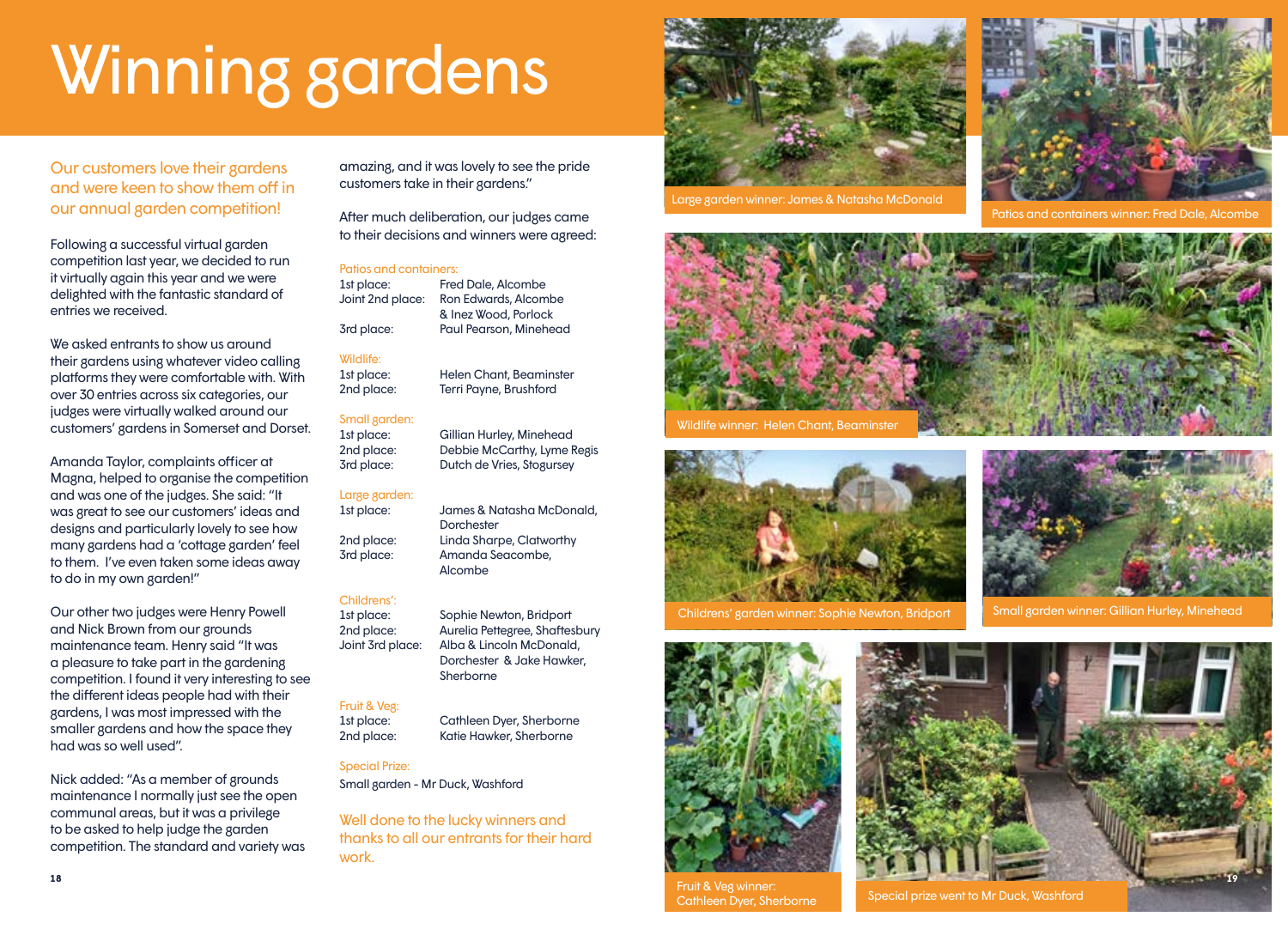

# Domestic abuse

In 2020, there was a shocking increase in cases of domestic abuse across the country due to the impact of the Coronavirus (COVID-19) pandemic, subsequent lock downs and social distancing requirements.

Victims of domestic abuse were suddenly trapped 24/7 with their abusers and the added pressures of the pandemic also saw instances happen where no known abuse had occurred before.

This year both Houses of Parliament passed the Domestic Abuse Bill, and the new Domestic Abuse Act (DAA 2021) was signed into law. The majority of provisions in the Act apply to England and Wales, or

England only, and will be implemented across criminal justice systems and agencies later this year.

The DAA (2021) creates a statutory definition of domestic abuse, emphasising that domestic abuse is not just physical violence, but can also be emotional, coercive, or controlling, and economic abuse. As part of this definition, children will be explicitly recognised as victims if they see, hear, or otherwise experience the effects of abuse.

A Domestic Abuse Commissioner has been established in law and they will stand up for victims and survivors and raise public awareness.

At Magna we are committed to helping victims and survivors of

domestic abuse – this applies to customers and colleagues. We already have a domestic abuse policy in place and it's mandatory for all new colleagues to complete e-learning training on domestic abuse. We also encourage our existing colleagues to take the training to increase their awareness.

However, in light of the DAA 2021, we're currently reviewing our domestic abuse policy again, and with the support and input of involved customers and colleagues, we will ensure we do everything we can to put our customers' and colleagues' safety at the heart of everything we do.

If you or someone you know needs help, please call the Freephone 24-hour National Domestic Violence helpline on 0808 2000 247.

If you are in immediate danger, please call 999.

The Home Office has a system in place called Silent Solutions, which helps callers, such as domestic abuse victims, who cannot speak to an operator. If you are unable to say that your call is an emergency then you can signal this by coughing after dialling 999. You will be put through to the operator. If you are in danger, you will be asked to dial "55" otherwise the call will be terminated.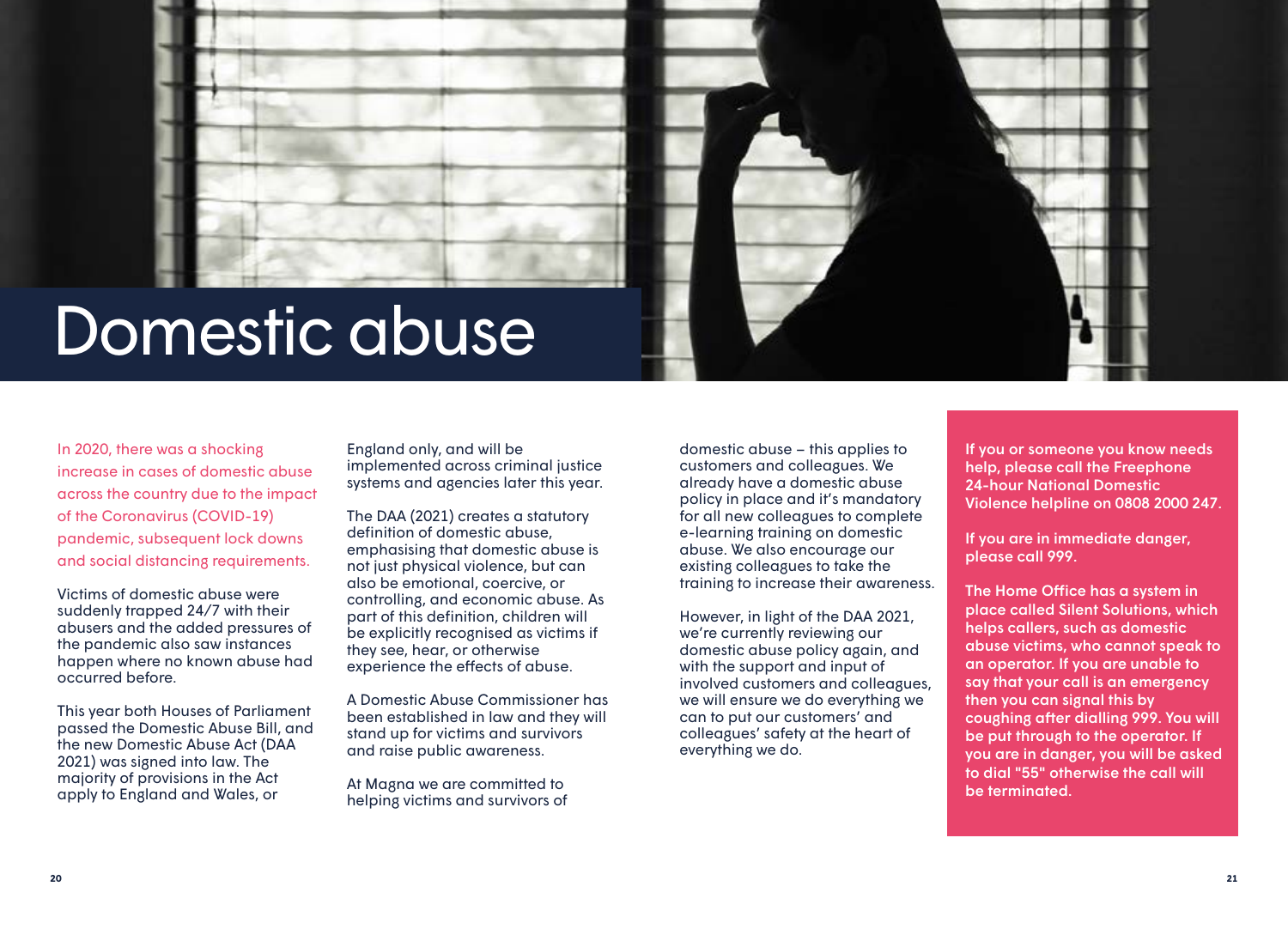<span id="page-11-0"></span>

## **Building skills in our local communities**

At Magna, our vision is to create great homes together - with our colleagues, our customers, through partnerships and with our local community.

A great home means different things to different people and we're always keen to know what it means to our customers and community. Recently, Stephanie Lloyd-Foxe, Building Safety Manager at Magna, organised a full-day event for 175 students in year 10, at The Woodroffe School in Lyme Regis, to design a home of the future.

Students had to produce an elevation drawing, floor plans and a written summary of key features. They had to think about who the home was for, where it would be - in a town or the countryside, what features it would have, how the people that live there

 would get around and what environmental impact there might be.

Stephanie was joined by several colleagues from our development and maintenance teams to manage three topic areas: architecture and design, environment and sustainability, and home functionality. Students gathered information from the area experts to help them create their great homes of the future.

Stephanie said: "We had an amazing day and saw 21 inspiring and enthusiastic presentations. We were very impressed with the standards of work from the students and the wide range of concepts and designs they created. We then agreed on an overall winning team, and a runner up, as well as some individual prizes for fantastic work. We could definitely see some future talent showcased here!"

Students really enjoyed the day, saying:

"It was great fun learning about the building industry and working with people I didn't know. The Magna team were so informative about housing and architecture."

"It was a really interesting day; I didn't realise there were so many bits to consider when building houses!"

"I found out a lot about myself - I was surprised how confident I was when presenting in front of the whole year group."

"Magna made the day fun; I learned a lot about the company, and it has made me think about my future options."

As well as us finding out what a great home of the future meant for these students, the day also offered an insight into the opportunities available for the students when they leave school, and was a great way for us, as an employer, to give back to the communities we have homes in.

Our ambition is to be a great place to work, where talented and ambitious people enjoy rewarding and fulfilling careers in an inspirational environment.



This is why we're keen to support the talent of tomorrow. One of the ways we do this is by working with local schools.

Mr Holding, Head of Careers at The Woodroffe School, said: " I am incredibly grateful to all the visitors from Magna Housing for making the day so successful. The students were fortunate to be offered such a range of interesting activities and I hope that they learned a lot about teamwork, motivation, communication and themselves. Magna is partnered with the school and has already supplied countless hours of support. We hope this will be a longlasting relationship and hope the students appreciate how lucky they are having Magna work with us!"

We regularly have apprenticeship opportunities at Magna. If you'd like to know more about this, visit:

[magna.org.uk/about-us/careers/](http://www.magna.org.uk/about-us/careers/apprenticeships ) [apprenticeships](http://www.magna.org.uk/about-us/careers/apprenticeships )

Or, to see our latest vacancies, visit: [magna.org.uk/about-us/careers](http://www.magna.org.uk/about-us/careers )

You can also find out more about The Woodroffe School here: [woodroffe.dorset.sch.uk/](http://www.woodroffe.dorset.sch.uk/)